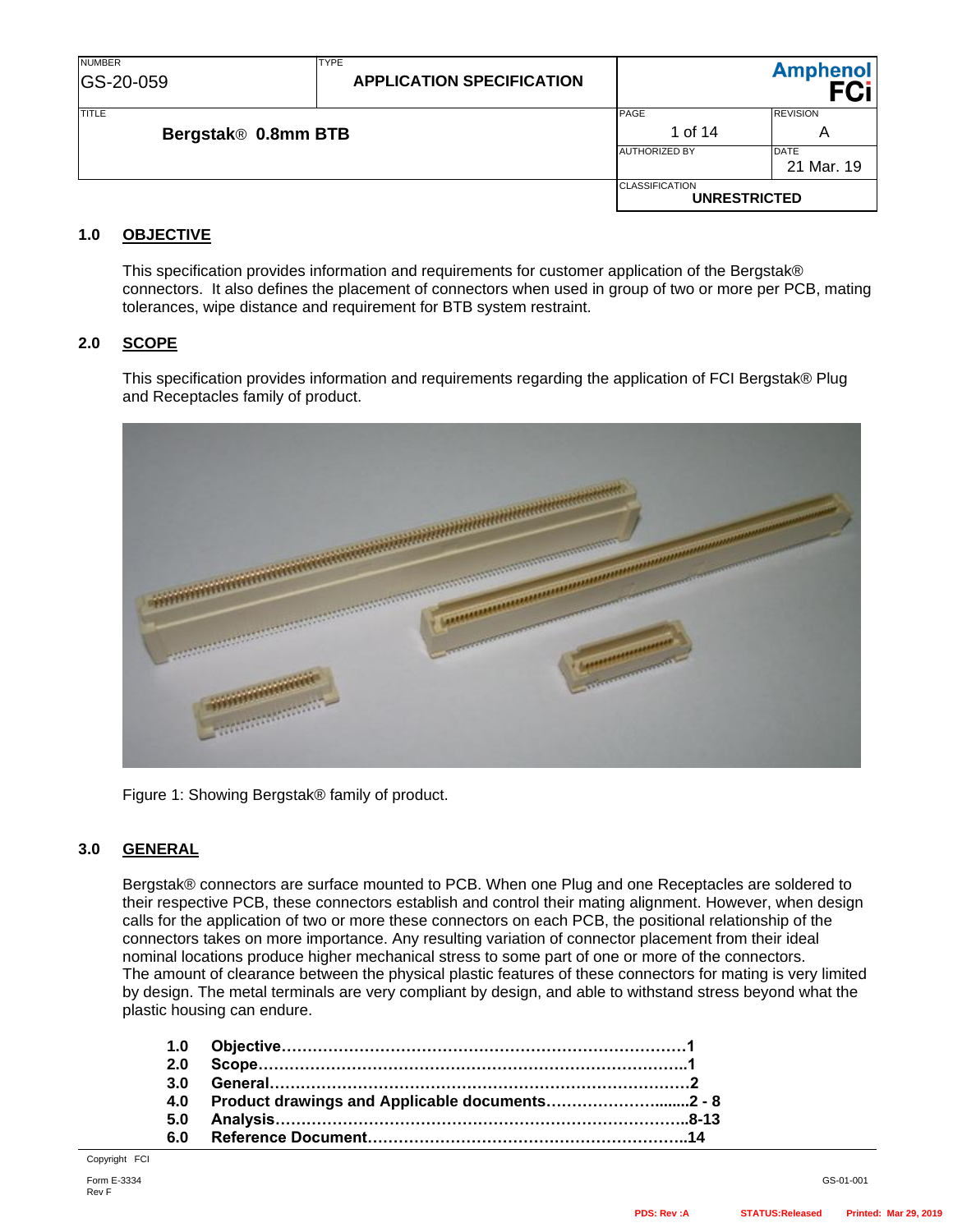| <b>NUMBER</b><br>GS-20-059 | <b>TYPE</b><br><b>APPLICATION SPECIFICATION</b> |                       | <b>Amphenol</b>           |
|----------------------------|-------------------------------------------------|-----------------------|---------------------------|
| <b>TITLE</b>               |                                                 | PAGE                  | <b>REVISION</b>           |
| Bergstak® 0.8mm BTB        |                                                 | 2 of 14               | A                         |
|                            |                                                 | <b>AUTHORIZED BY</b>  | <b>DATE</b><br>21 Mar. 19 |
|                            |                                                 | <b>CLASSIFICATION</b> | <b>UNRESTRICTED</b>       |
| Notes.<br>7.0              |                                                 |                       |                           |

**8.0 Record Retention…………………………………………………………..14**

#### **4.0 PRODUCT DRAWINGS AND APPLICABLE DOCUMENTS**

#### **4.1 This document is a general application guide. If there is a conflict between the product drawings and this specification, the drawings take precedence.**

 Bergstak® Plug and Receptacles are offered from 20 to 100 positions, with every 20 position incremental. The receptacles will only mates with plug with the same number of positions. Please refer to drawings for detailed partnumbers. All dimensions/ measurements in this document are in units of millimeters.

| <b>Bergstak® Receptacle</b> | No. of position** | <b>Pitch</b> | <b>Configuration Height</b> |
|-----------------------------|-------------------|--------------|-----------------------------|
| 61082                       | 20 to 200pos      | J.8mm        | $1$ to 4                    |

| Bergstak® Plug | No. of position** | Pitch | <b>Configuration Height</b> |
|----------------|-------------------|-------|-----------------------------|
| 61083          | 20 to 200pos      | 0.8mm | to 4                        |

\*\* with every 20 position incremental

Table 1: Showing Bergstak® Plug and Receptacle offering.

#### **4.2 Bergstak**® **family of product is available in 5 different plating options.**

| <b>Plating</b><br>option | <b>Plating chemistry</b>                                                                                                  | <b>Lead free</b> |
|--------------------------|---------------------------------------------------------------------------------------------------------------------------|------------------|
| 4                        | Gold 0.2 um / Pure Tin 2 um min on solder tail<br>Nickel underplate over 1.27um min                                       | Yes              |
| 5                        | Gold 0.38 um / Pure Tin 2 um min on solder tail<br>Nickel underplate over 1.27um min                                      | Yes              |
| 6                        | Gold 0.065 um min over Palladium-nickel 0.69 um min/<br>Pure Tin 2 um on solder tail<br>Nickel underplate over 1.27um min | Yes              |
|                          | Gold 0.76 um / Pure Tin 2 um min on solder tail<br>Nickel underplate over 1.27um min                                      | Yes              |
| 9                        | Gold flash 0.2 um / Gold 0.05um min on solder tail<br>Nickel underplate over 1.27um min                                   | Yes              |

Table 2 : Showing the Plating options

#### **4.3 Packaging availability**

| <b>Packaging option</b> | Packaging                    |
|-------------------------|------------------------------|
|                         | Tube without metal cap       |
|                         | Tape & reel with metal cap   |
|                         | Tape & reel with Kapton tape |
|                         | Tape & reel with plastic cap |
|                         | Tube with metal cap          |

Table 3: Showing the Packaging option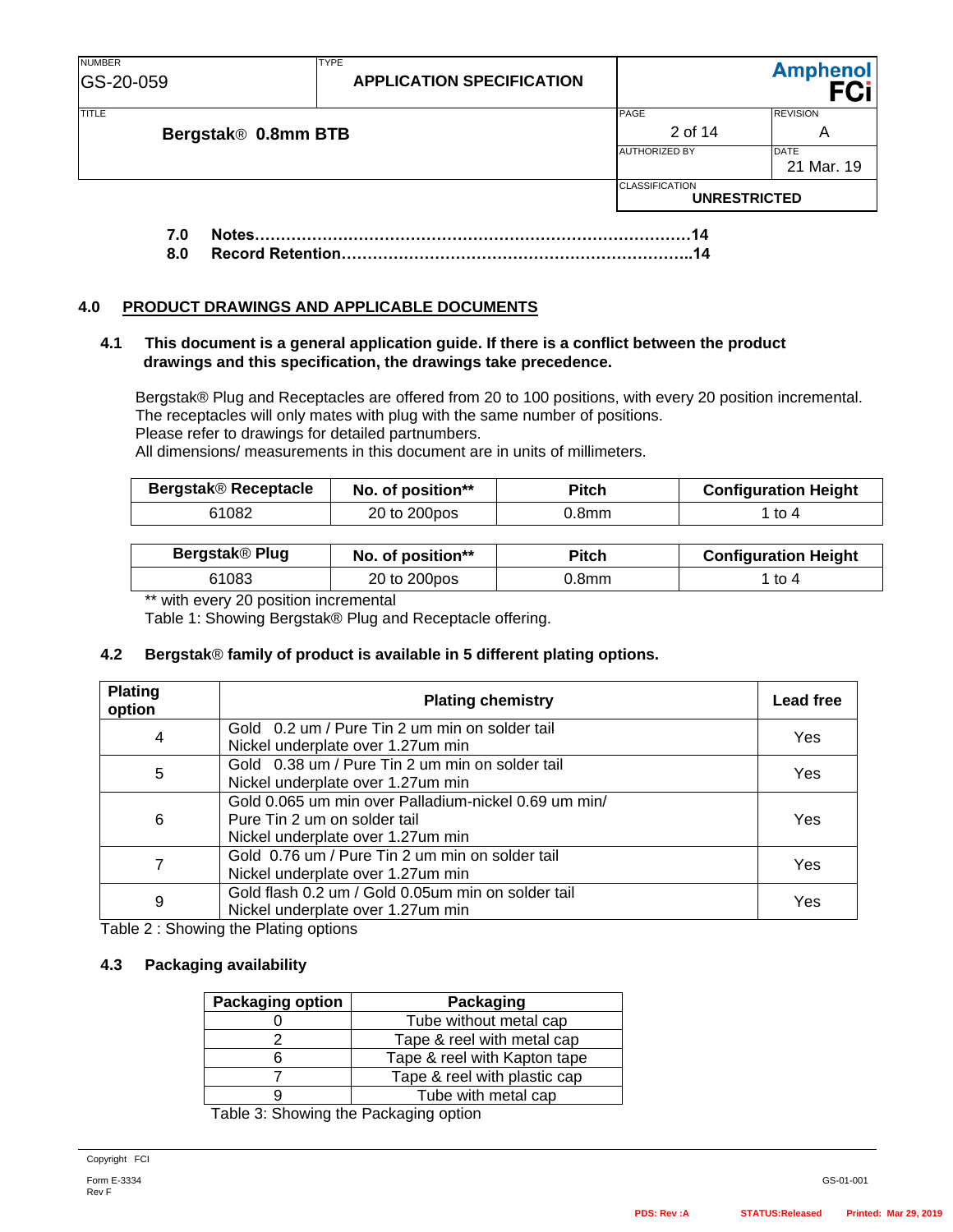| <b>NUMBER</b><br>GS-20-059 | <b>TYPE</b><br><b>APPLICATION SPECIFICATION</b> |                       | <b>Amphenol</b>           |
|----------------------------|-------------------------------------------------|-----------------------|---------------------------|
| <b>TITLE</b>               |                                                 | PAGE<br>3 of 14       | <b>REVISION</b>           |
|                            | Bergstak® 0.8mm BTB                             |                       | Α                         |
|                            |                                                 | <b>AUTHORIZED BY</b>  | <b>DATE</b><br>21 Mar. 19 |
|                            |                                                 | <b>CLASSIFICATION</b> | <b>UNRESTRICTED</b>       |

#### **4.4 Stack height and BTB restraint**

Stacked height dimension is dependant on the component tolerances but does not include the solder paste thickness on the PCB.

Proper system application of Bergstak® BTB requires the use 'stand-off' with 2 bolts. These ensure the total stack height, and prevent the system from 'rocking' if the PCBs are disturbed. Stand-off also mandates the BTB must be bolted together during installation and system operation.

|                           | FOR PLUG, SEE DWG. NO. 61083 |                   |                |                |
|---------------------------|------------------------------|-------------------|----------------|----------------|
| <b>COMBINATION</b>        | Plug 1                       | Plug <sub>2</sub> | Plug 3         | Plug 4 p       |
| OF<br><b>MATED HEIGHT</b> |                              | ທ                 |                |                |
| Recep 1                   |                              |                   |                |                |
| തി                        |                              |                   |                |                |
| Recep 2                   |                              |                   |                |                |
|                           |                              | o                 |                |                |
| Recep 3                   |                              |                   |                |                |
| 11.7<br>σ                 | ო                            | 4                 | ம              | $\overline{6}$ |
| Recep 4                   |                              |                   |                |                |
| 15.7                      |                              | ఇ                 | $\overline{9}$ | $\overline{c}$ |

Table 4: Showing Bergstak® stack height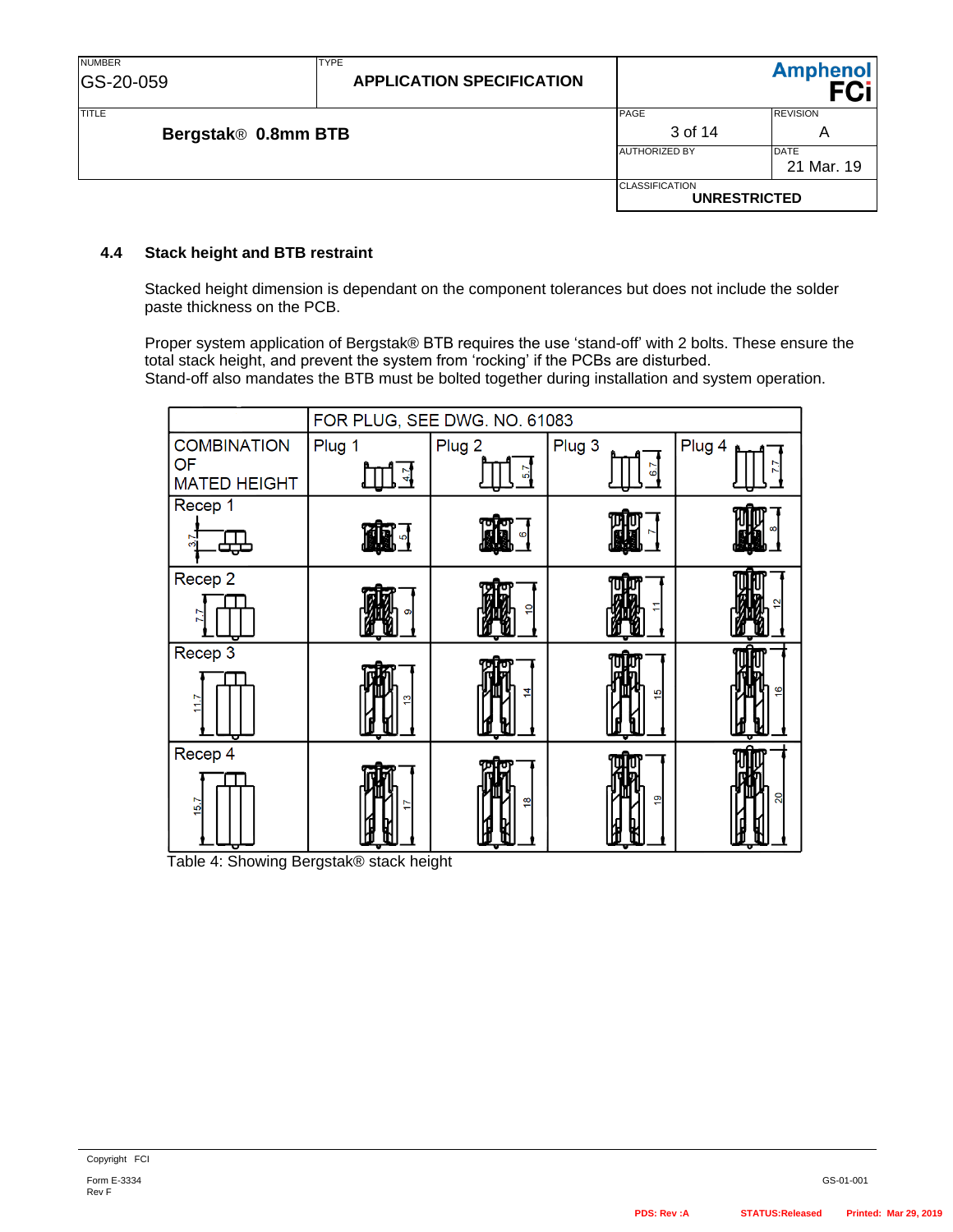| <b>NUMBER</b><br>GS-20-059          | <b>TYPE</b><br><b>APPLICATION SPECIFICATION</b> |                                              | <b>Amphenol</b>           |
|-------------------------------------|-------------------------------------------------|----------------------------------------------|---------------------------|
| <b>TITLE</b><br>Bergstak® 0.8mm BTB |                                                 | PAGE<br>4 of 14                              | <b>REVISION</b><br>A      |
|                                     |                                                 | <b>AUTHORIZED BY</b>                         | <b>DATE</b><br>21 Mar. 19 |
|                                     |                                                 | <b>CLASSIFICATION</b><br><b>UNRESTRICTED</b> |                           |

#### **4.5 PCB layout and Stencil thickness**

PCB thickness should be based on the intended purposes.

Figure 1 & 2 showing the recommended PCB layout for different plug and receptacle heights and positions.

The minimum thickness for solder paste stencil is 0.15mm.

4.5.1 The position less than 120pin, recommend using solder paste thickness 0.15mm Min.

4.5.2 The position greater than or equal to 120pin, recommend using solder paste thickness 0.18mm Min.



RECOMMENDED PCB LAYOUT WITHOUT PEG

RECOMMENDED PCB LAYOUT WITH PEG







RECOMMENDED PCB LAYOUT WITH PEG

Figure 2: Recommended PCB layout for Receptacles 2 to 4.

# **4.6** Requirement for 1<sup>st</sup> reflow and 2<sup>nd</sup> reflow.

- 4.6.1 Special reflow carrier is needed if the position more than 120pins and PCB thickness less than 1.6 mm at  $1<sup>st</sup>$  or  $2<sup>nd</sup>$  reflow, to prevent PCB deforming issue which lead to solder open issue.
- 4.6.2 Due to other variables involved (connector orientation, reflow temperature, PCB thickness and PCB size) during the  $2^{nd}$  (inverted) reflow, it is recommended for the user to conduct trial under actual

Copyright FCI

Form E-3334 Rev F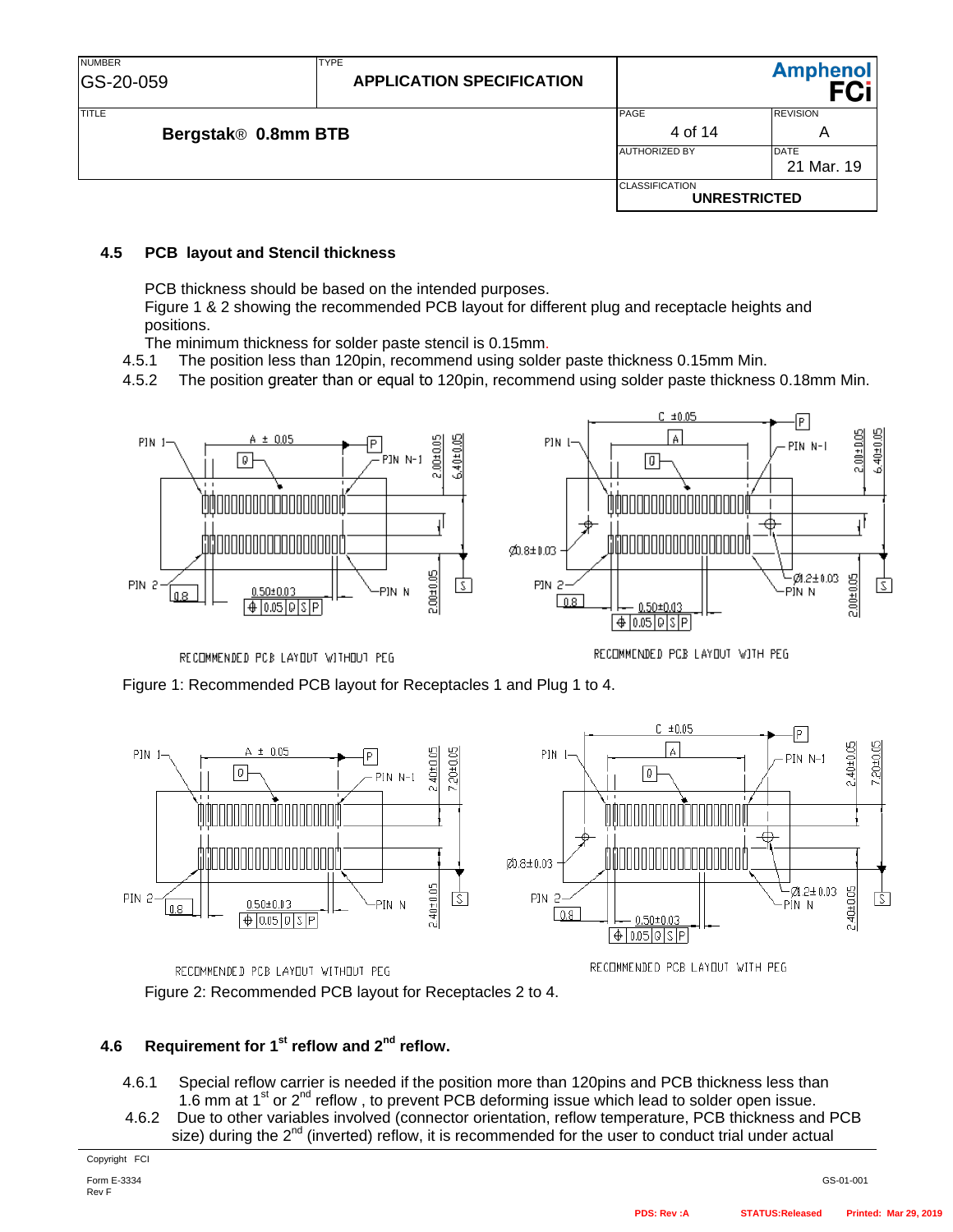| <b>NUMBER</b><br>GS-20-059 | <b>TYPE</b><br><b>APPLICATION SPECIFICATION</b> |                                              | <b>Amphenol</b> |
|----------------------------|-------------------------------------------------|----------------------------------------------|-----------------|
| TITLE                      |                                                 | PAGE                                         | <b>REVISION</b> |
| Bergstak® 0.8mm BTB        |                                                 | 5 of 14                                      | Α               |
|                            |                                                 | <b>AUTHORIZED BY</b>                         | <b>DATE</b>     |
|                            |                                                 |                                              | 21 Mar. 19      |
|                            |                                                 | <b>CLASSIFICATION</b><br><b>UNRESTRICTED</b> |                 |

manufacturing condition. These are to ensure the product and process capability.

# **4.7 Reflow profile recommendations.**

No specific reflow profile is recommended, please just follow the reflow profile specification recommended by solder paste supplier. Normally, all products designed for reflow processing will withstand the normal IPC/ JEDEC Thermal profile range below.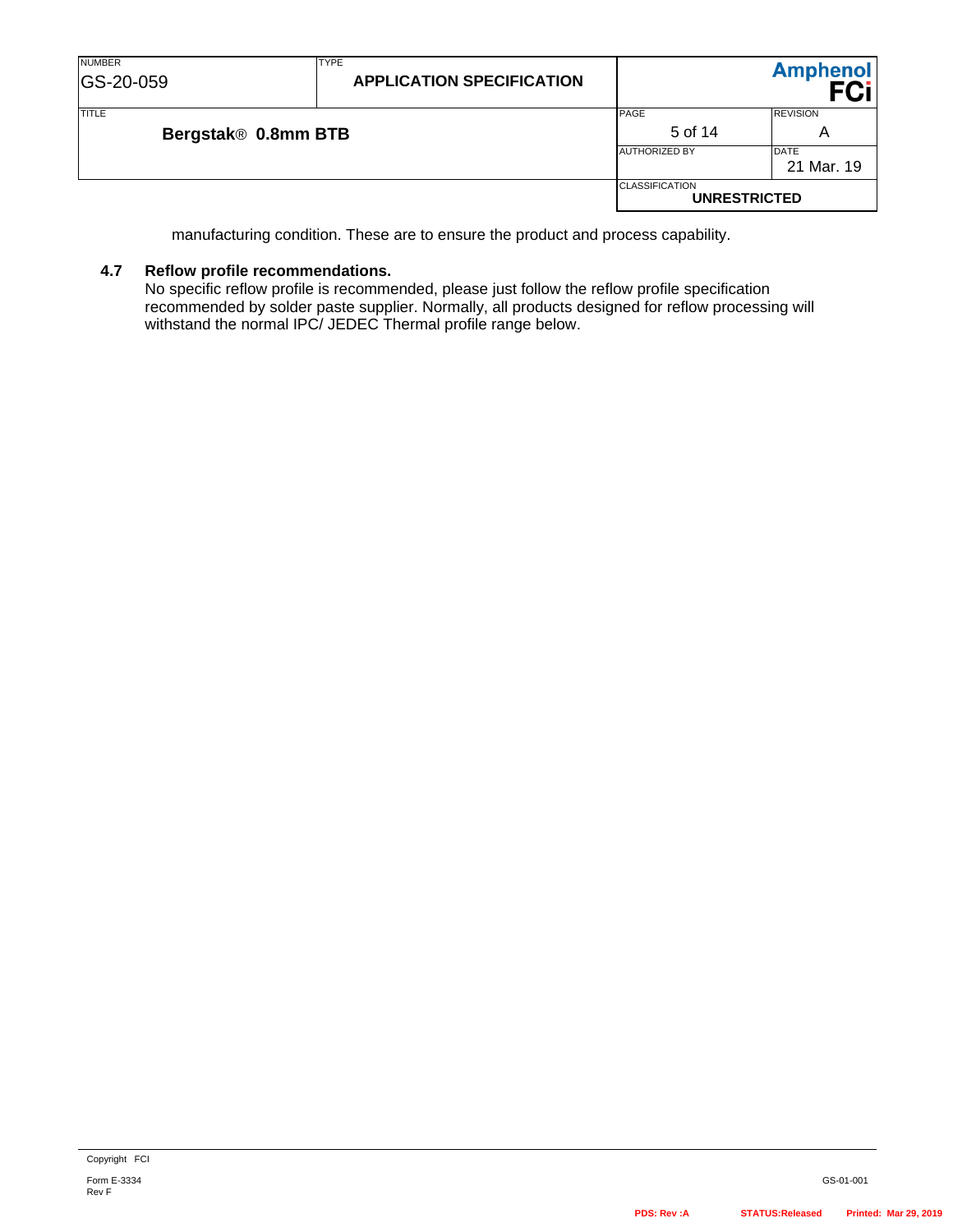## **APPLICATION SPECIFICATION**



**Ampheno** 

#### **Table 5-2 Classification Reflow Profiles**

TYPE

| <b>Profile Feature</b>                                                                                             | <b>Sn-Pb Eutectic Assembly</b>     | <b>Pb-Free Assembly</b>            |
|--------------------------------------------------------------------------------------------------------------------|------------------------------------|------------------------------------|
| Average ramp-up rate<br>(Tsmax to Tp)                                                                              | 3° C/second max.                   | 3° C/second max.                   |
| Preheat<br>Temperature Min (Tsmin)<br>Temperature Max (Ts <sub>max</sub> )<br>Time $(Ts_{min}$ to $Ts_{max})$ (ts) | 100 °C<br>150 °C<br>60-120 seconds | 150 °C<br>200 °C<br>60-180 seconds |
| Time maintained above:<br>Temperature $(TL)$<br>Time(t <sub>I</sub> )                                              | 183 °C<br>$60 - 150$ seconds       | 217 °C<br>$60 - 150$ seconds       |
| Peak Temperature (Tp)                                                                                              | See Table 4.1                      | See Table 4.2                      |
| Time within 5°C of actual Peak<br>Temperature $(tp)^2$                                                             | 10-30 seconds                      | 20-40 seconds                      |
| Ramp-down Rate                                                                                                     | 6 °C/second max.                   | 6 °C/second max.                   |
| Time 25°C to Peak Temperature                                                                                      | 6 minutes max.                     | 8 minutes max.                     |

Note 1: All temperatures refer to topside of the package, measured on the package body surface. Note 2: Time within 5 °C of actual peak temperature (tp) specified for the reflow profiles is a "supplier" minimum and "user" maximum.



Figure 5-1 Classification Reflow Profile

Table 4-1 SnPb Eutectic Process - Package Peak Reflow Temperatures

| <b>Package Thickness</b> | Volume mm <sup>3</sup><br>$<$ 350 | Volume mm <sup>3</sup><br>> 350 |
|--------------------------|-----------------------------------|---------------------------------|
| $<2.5$ mm                | $240 + 0/-5$ °C                   | $225 + 0/-5$ °C                 |
| $\geq 2.5$ mm            | $225 + 0/-5$ °C                   | $225 + 0/-5$ °C                 |

Table 4-2 Pb-free Process - Package Peak Reflow Temperatures

| Package                                                                             | Volume mm <sup>3</sup> | Volume mm <sup>3</sup> | Volume mm <sup>3</sup> |
|-------------------------------------------------------------------------------------|------------------------|------------------------|------------------------|
| <b>Thickness</b>                                                                    | < 350                  | $350 - 2000$           | > 2000                 |
| $< 1.6$ mm                                                                          | $260 °C$ *             | $260 °C$ *             | $260 °C$ *             |
| $1.6$ mm $- 2.5$ mm                                                                 | $260 °C$ *             | $250 °C$ *             | 245 °C                 |
| $>$ 2.5 mm                                                                          | 250 °C *               | $245 °C$ *             | 245 °C                 |
| * Tolerance: The device manufacturer/supplier shall assure process compatibility up |                        |                        |                        |
| to and including the stated classification temperature at the rated MSL level       |                        |                        |                        |

Note 1: Package volume excludes external terminals (balls, bumps, lands, leads) and/or non-integral heat sinks.

Note 2: The maximum component temperature reached during reflow depends on package thickness and volume. The  $\,$ use of convection reflow processes reduces the thermal gradients between packages. However, thermal gradients due to differences in thermal mass of SMD packages may still exist.

Note 3: Components intended for use in a ''lead-free'' assembly process shall be evaluated using the ''lead free'' peak temperature and profiles defined in Tables 4-1, 4.2 and 5-2 whether or not lead free.

#### **4.8 Consideration for alignment tolerances.**

It is recommended that multiple connectors are to be parallel to each other or in the same orientation in Figure 3. Orientation shown in Figure 4 is not recommended.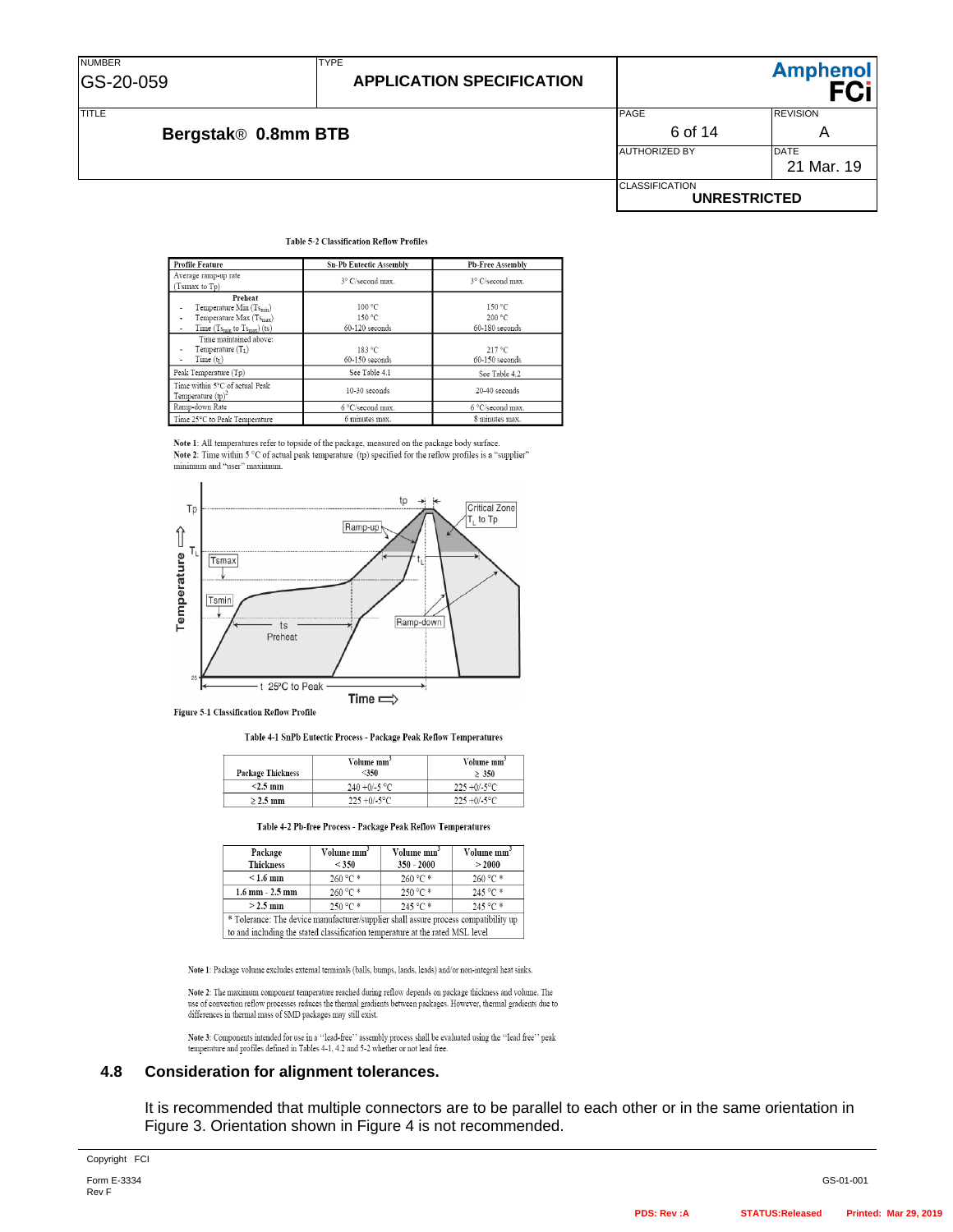| <b>NUMBER</b><br><b>GS-20-059</b>   | <b>TYPE</b><br><b>APPLICATION SPECIFICATION</b> |                                              | <b>Amphenol</b>  |
|-------------------------------------|-------------------------------------------------|----------------------------------------------|------------------|
| <b>TITLE</b><br>Bergstak® 0.8mm BTB |                                                 | PAGE<br>7 of 14                              | <b>REVISION</b>  |
|                                     |                                                 | <b>AUTHORIZED BY</b>                         | A<br><b>DATE</b> |
|                                     |                                                 |                                              | 21 Mar. 19       |
|                                     |                                                 | <b>CLASSIFICATION</b><br><b>UNRESTRICTED</b> |                  |

Each connector must be aligned in both directions to within 0.20 true position with respect to every other connector of the same type, on the same PCB, and any other feature of the assembly that affects the mating alignment.





Figure 3: Recommended multiple connectors orientation



Figure 4: Not recommended

### **4.9 Pick and Place Equipment consideration**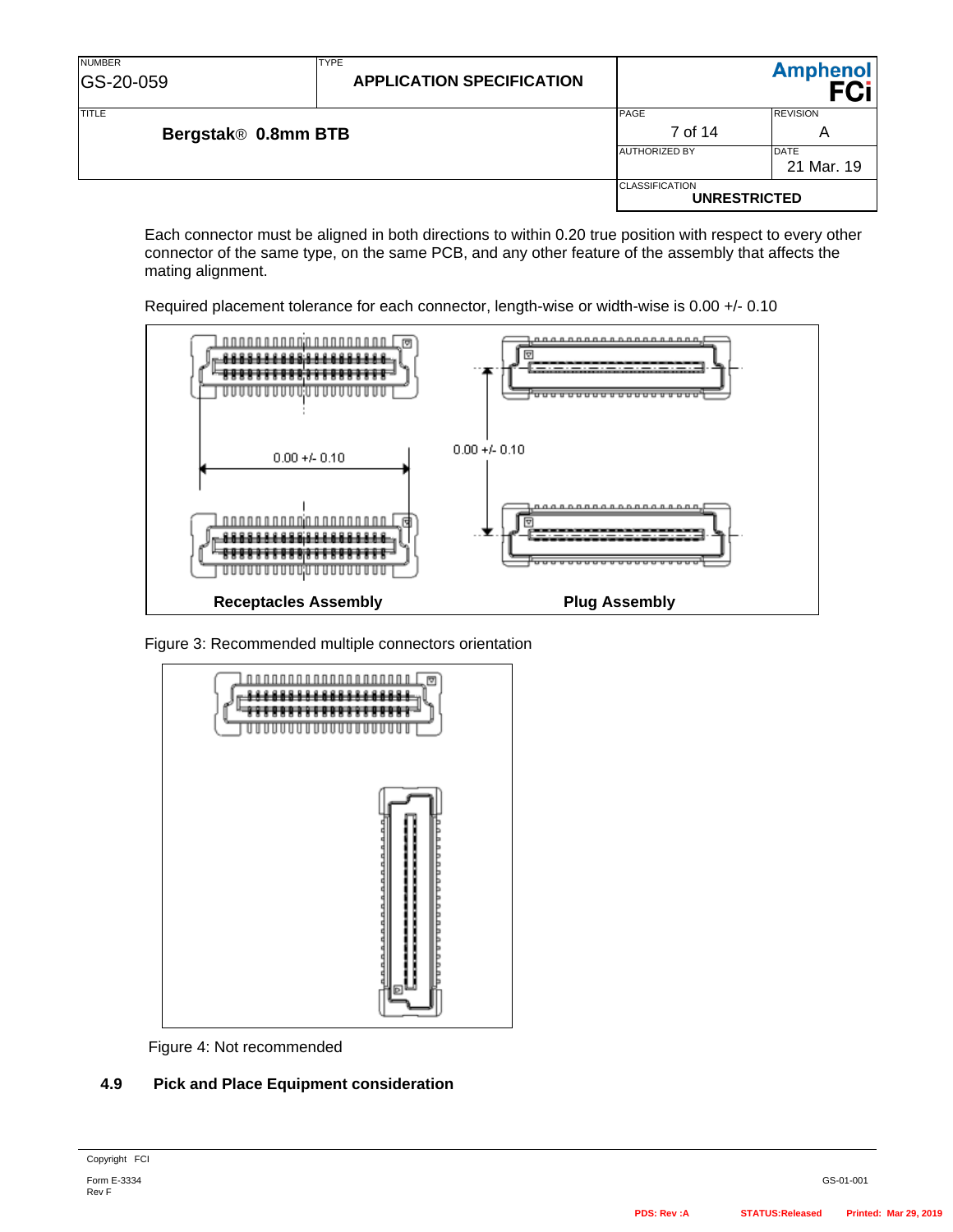| <b>NUMBER</b><br>GS-20-059   | <b>TYPE</b><br><b>APPLICATION SPECIFICATION</b> |                                              | <b>Amphenol</b> |
|------------------------------|-------------------------------------------------|----------------------------------------------|-----------------|
| TITLE<br>Bergstak® 0.8mm BTB |                                                 | PAGE                                         | <b>REVISION</b> |
|                              |                                                 | 8 of 14                                      | A               |
|                              |                                                 | <b>AUTHORIZED BY</b>                         | <b>DATE</b>     |
|                              |                                                 |                                              | 21 Mar. 19      |
|                              |                                                 | <b>CLASSIFICATION</b><br><b>UNRESTRICTED</b> |                 |

Vacuum Pick & Place Equipment. Ensure adequate vacuum area on the pick-up cap or Kapton tape. Part weight, equipment speed and relative travel of the connector with respect to the vacuum pad may require minimum different pick up zone.



Force of Vacuum,  $F = (A2) \times (B2) \times 6.78$  gf (gram-force)

Mass of Applicable Component,  $m = F \times \mu$  (G x fs)  $=$  F x 0.07 (1.0 x 2.0)  $=$  F/30 g (gram)

Note: Maximum acceleration at Horizontal Transfer

- (low speed) G : 1.0G
- Function coefficient, µ : 0.07
- Safety factor,  $fs = 2.0$

### **5.0 ANALYSIS**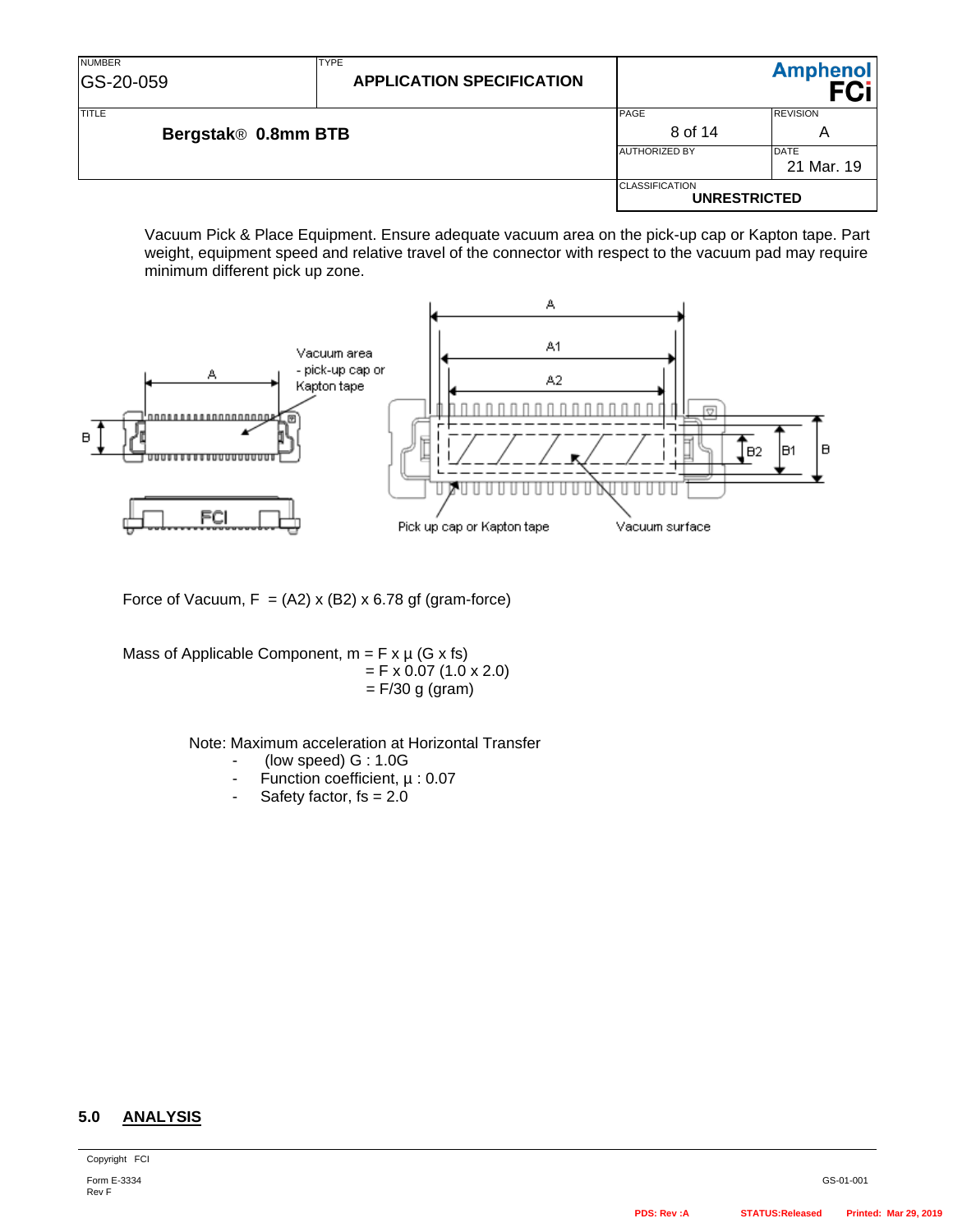TITLE PAGE REVISION **Bergstak® 0.8mm BTB** A AUTHORIZED BY DATE 21 Mar. 19 **CLASSIFICATION UNRESTRICTED**

#### **5.1 Area of clearance between aligning features.**

TYPE

| Area of<br><b>Clearance</b> | <b>Description</b>                                                                                                                               | <b>Tolerance</b>                         | <b>Remarks</b>                          |
|-----------------------------|--------------------------------------------------------------------------------------------------------------------------------------------------|------------------------------------------|-----------------------------------------|
| CL <sub>1</sub>             | Clearance between end of center rib (Plug) and inside<br>of the end wall (Receptacle)                                                            | 0.135 min<br><b>OR</b><br>$0.295$ max    | See Figure 7<br>(full connector)        |
| CL <sub>2</sub>             | Clearance along the length of the center rib (Plug) and<br>along the length of the inside of the outer wall<br>(Receptacle)                      | $-0.015$ min<br><b>OR</b><br>$0.135$ max | See Figure 6<br>(half connector)        |
| CL <sub>3</sub>             | Clearance between the inside of the outer wall,<br>length-wise (Plug) and the between the outside of the<br>outer wall, length-wise (Receptacle) | 0.085 min<br>OR.<br>$0.165$ max          | See Figure 5<br>(half connector)        |
| CL <sub>4</sub>             | Clearance between the center rib (Plug) and bottom of<br>the housing (Receptacle)                                                                | 0.035 min<br><b>OR</b><br>$0.185$ max    | See Figure 4 &<br>5<br>(half connector) |
| CL <sub>5</sub>             | Similar with CL 2, with lead-in taken in account                                                                                                 | $0.19$ min<br>OR.<br>0.3 <sub>max</sub>  | See Figure 7<br>(half connector)        |
| CL <sub>6</sub>             | Clearance between the inside end wall (Plug) and<br>outer end wall (Receptacle) at the shorter side of the<br>jog,                               | 0.005 min<br><b>OR</b><br>$0.115$ max    | See Figure 4 &<br>(full connector)      |
| CL <sub>7</sub>             | Clearance between the inside end wall (Plug) and<br>outer end wall (Receptacle) at the longer side of the<br>jog,                                | 0 min<br><b>OR</b><br>$0.08$ max         | See Figure 4 &<br>(full connector)      |
| CL <sub>8</sub>             | Nominal contact wipe                                                                                                                             | 1.25                                     | See Figure 8                            |

Table 5: Tolerances of aligning features.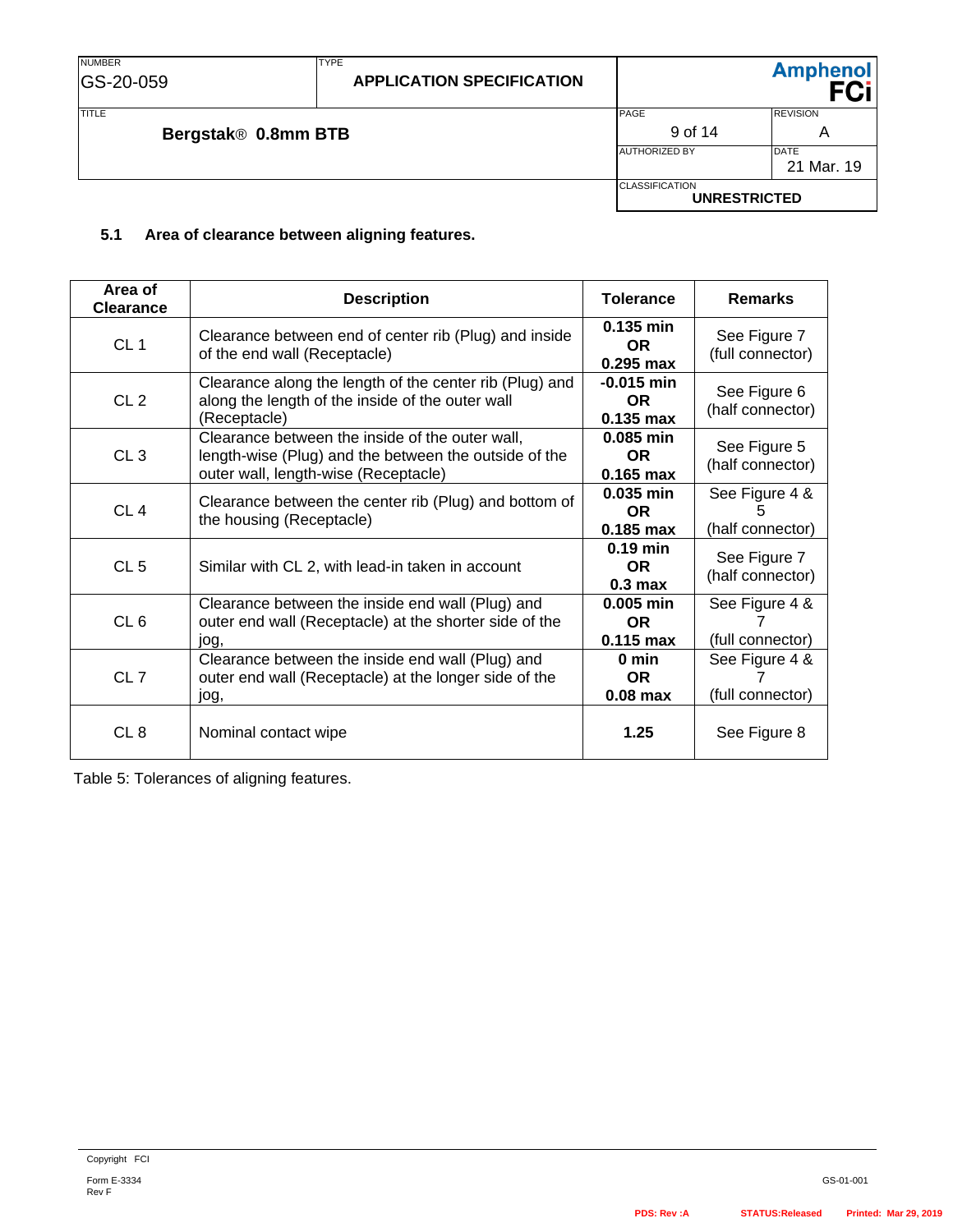# **APPLICATION SPECIFICATION**

**Amphenol FCi** 

TYPE



**UNRESTRICTED**





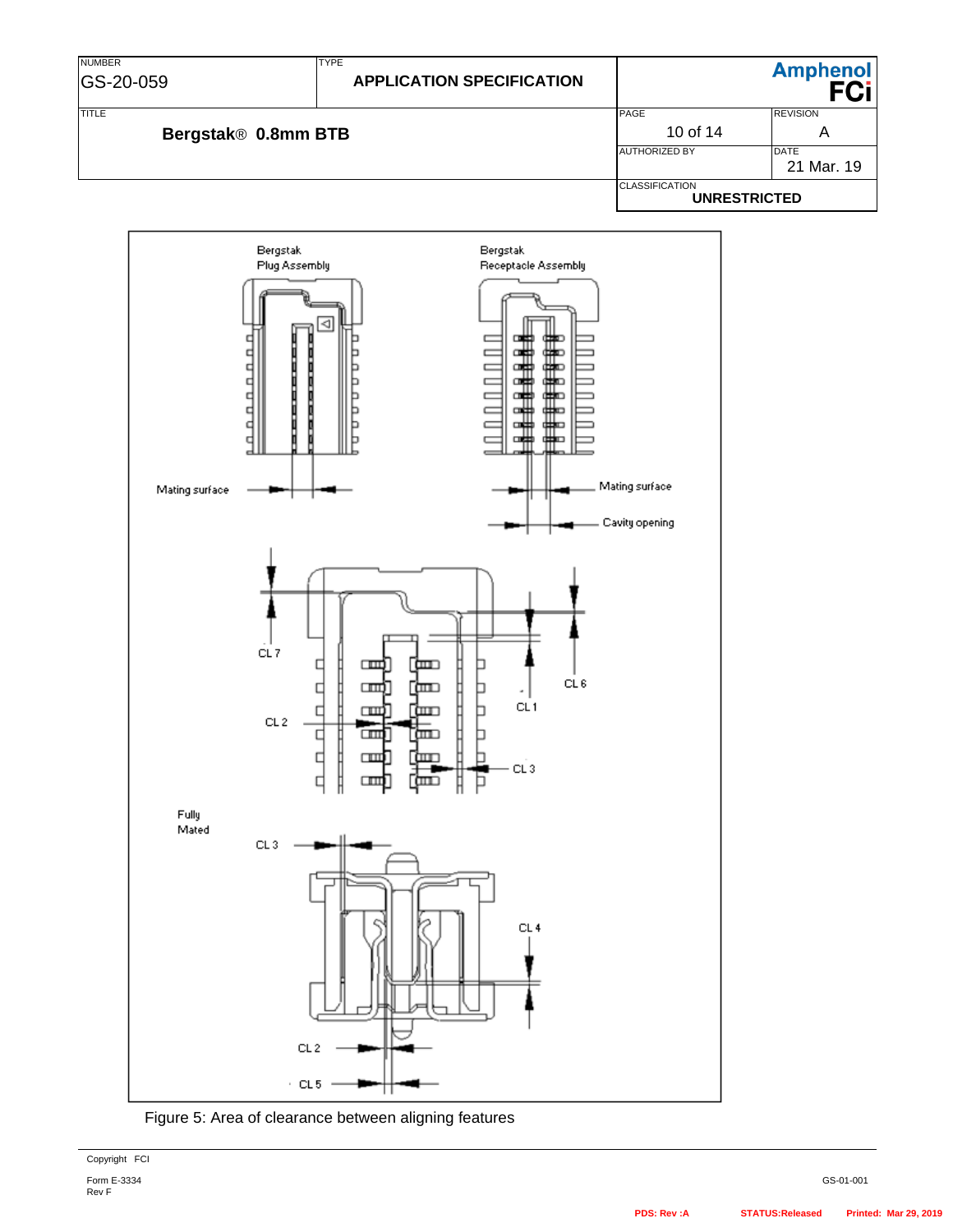**5.2 Physical point where the mating connectors bottom out AND the amount of clearance at the outer walls.**



Figure 6: Cross sectional view of connector mating system.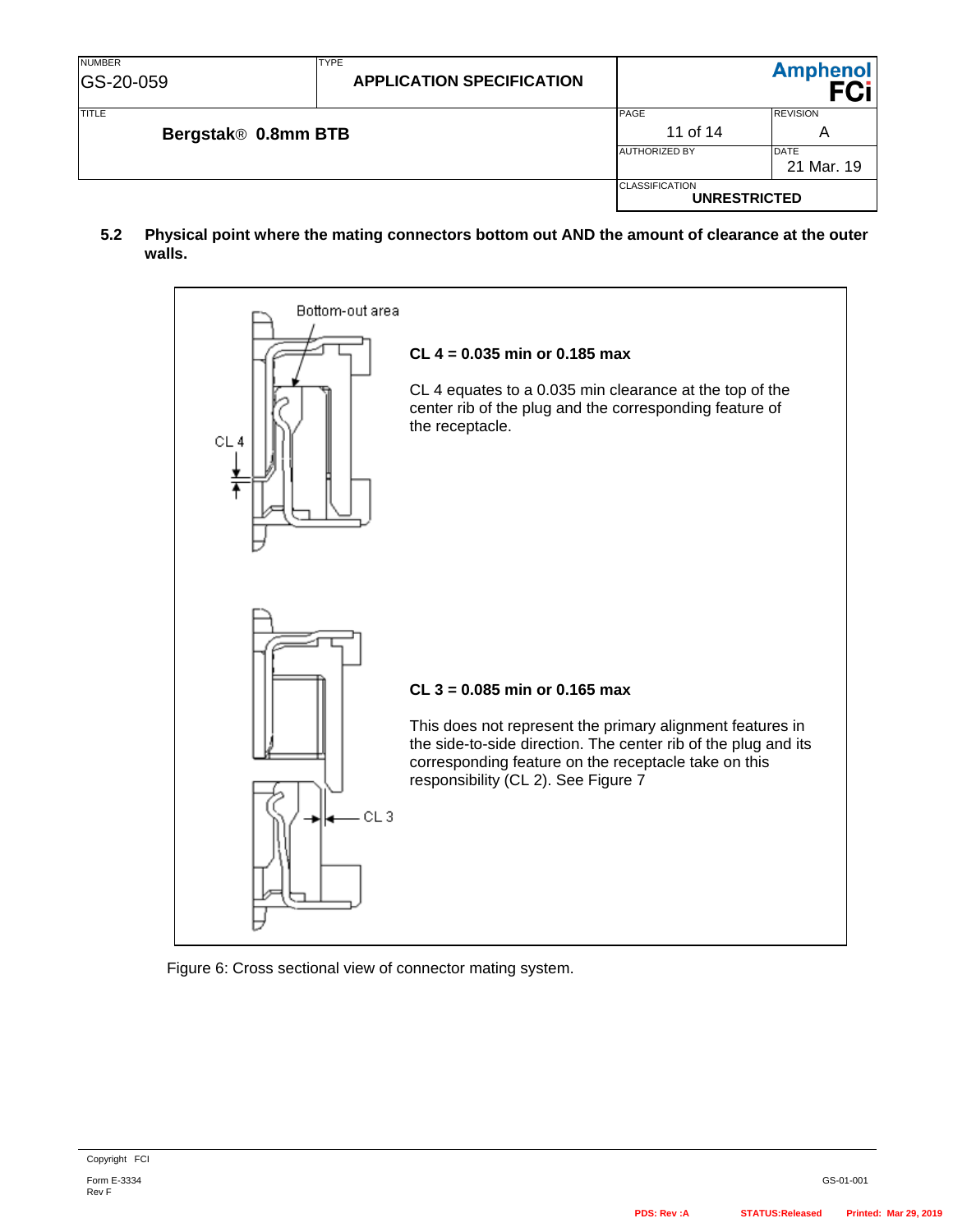| <b>NUMBER</b><br>GS-20-059 | <b>TYPE</b><br><b>APPLICATION SPECIFICATION</b> |                                              | <b>Amphenol</b>           |
|----------------------------|-------------------------------------------------|----------------------------------------------|---------------------------|
| <b>TITLE</b>               |                                                 | PAGE                                         | <b>REVISION</b>           |
| Bergstak® 0.8mm BTB        |                                                 | 12 of 14                                     | Α                         |
|                            |                                                 | <b>AUTHORIZED BY</b>                         | <b>DATE</b><br>21 Mar. 19 |
|                            |                                                 | <b>CLASSIFICATION</b><br><b>UNRESTRICTED</b> |                           |

### **5.3 Side clearance between the center rib of the plug, and the sidewall of the receptacle's center slot.**



#### Figure 7: Cross sectional view, side clearance.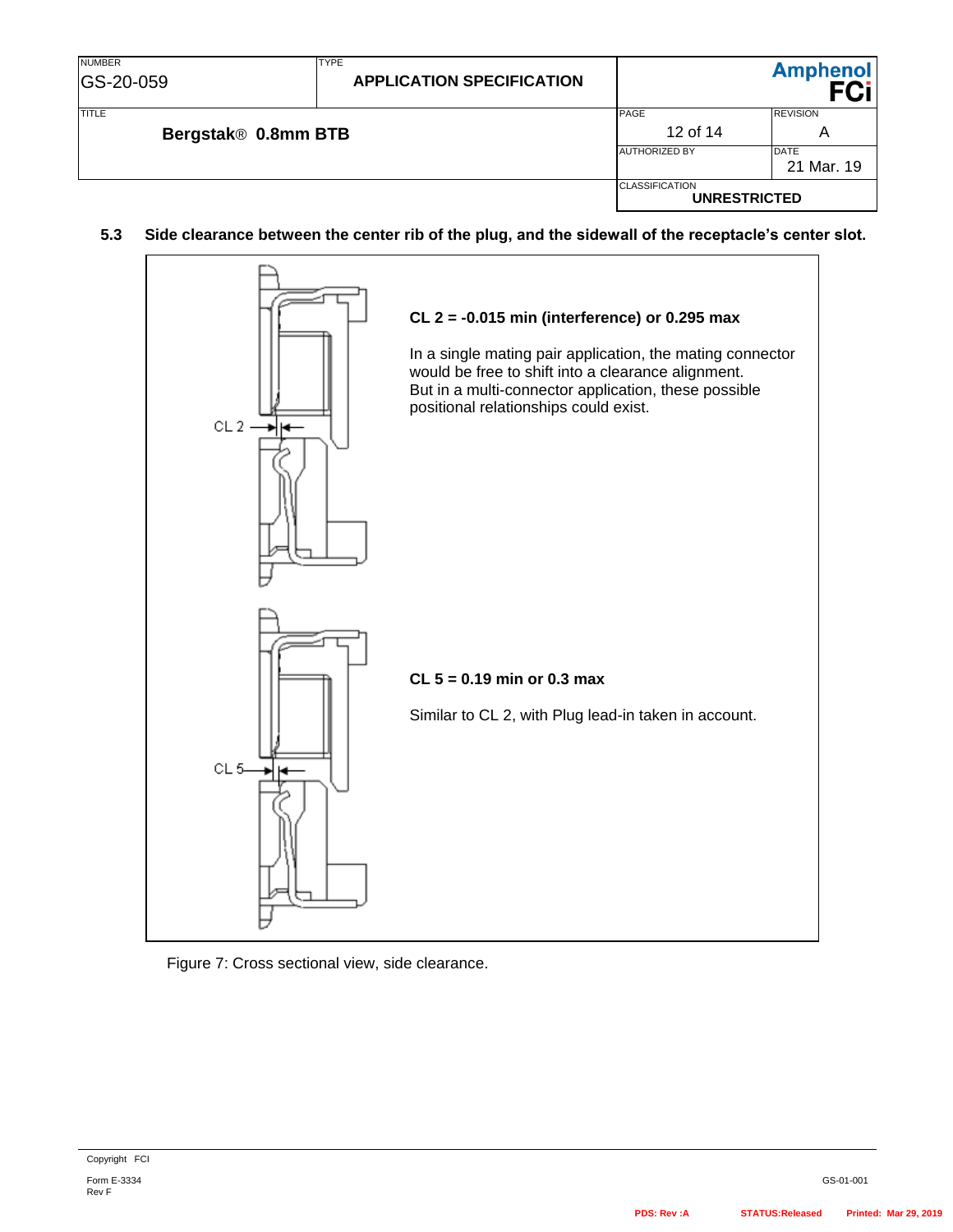### **5.4 Mating clearances in the longitudinal direction and Zippering effect**

To eliminate possible "zippering", there should be zero clearance in this direction. Zippering of a connector system occurs when the terminals (contacts), are "angled" during mating approach, straddle each other instead of aligning with each other.



Figure 8: Mating clearance in the longitudinal direction.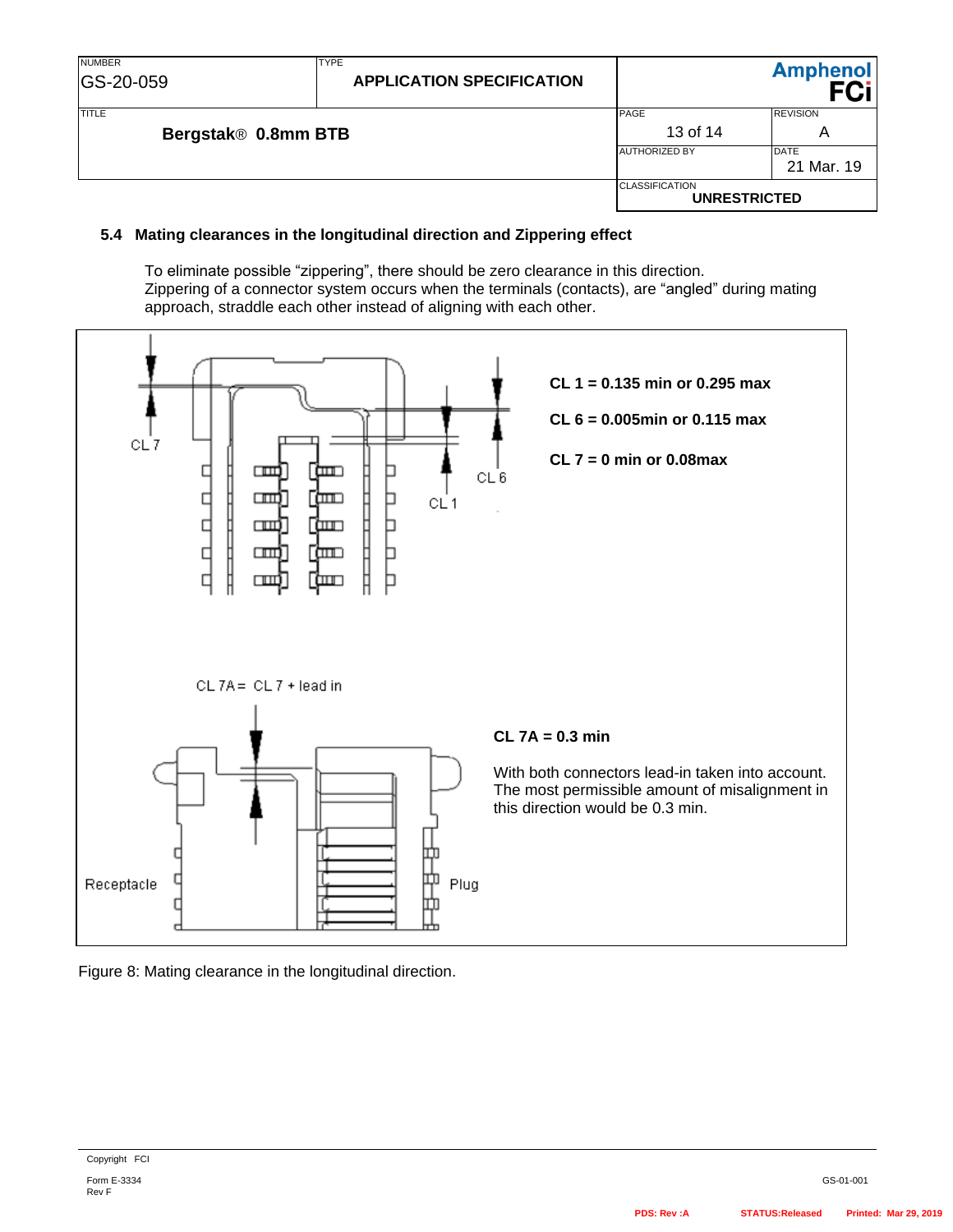**5.5 Cross section view of the connector pair that is approaching mating, and of a fully mated connection**.



Figure 9: Cross sectional view, approaching mating and mated connection